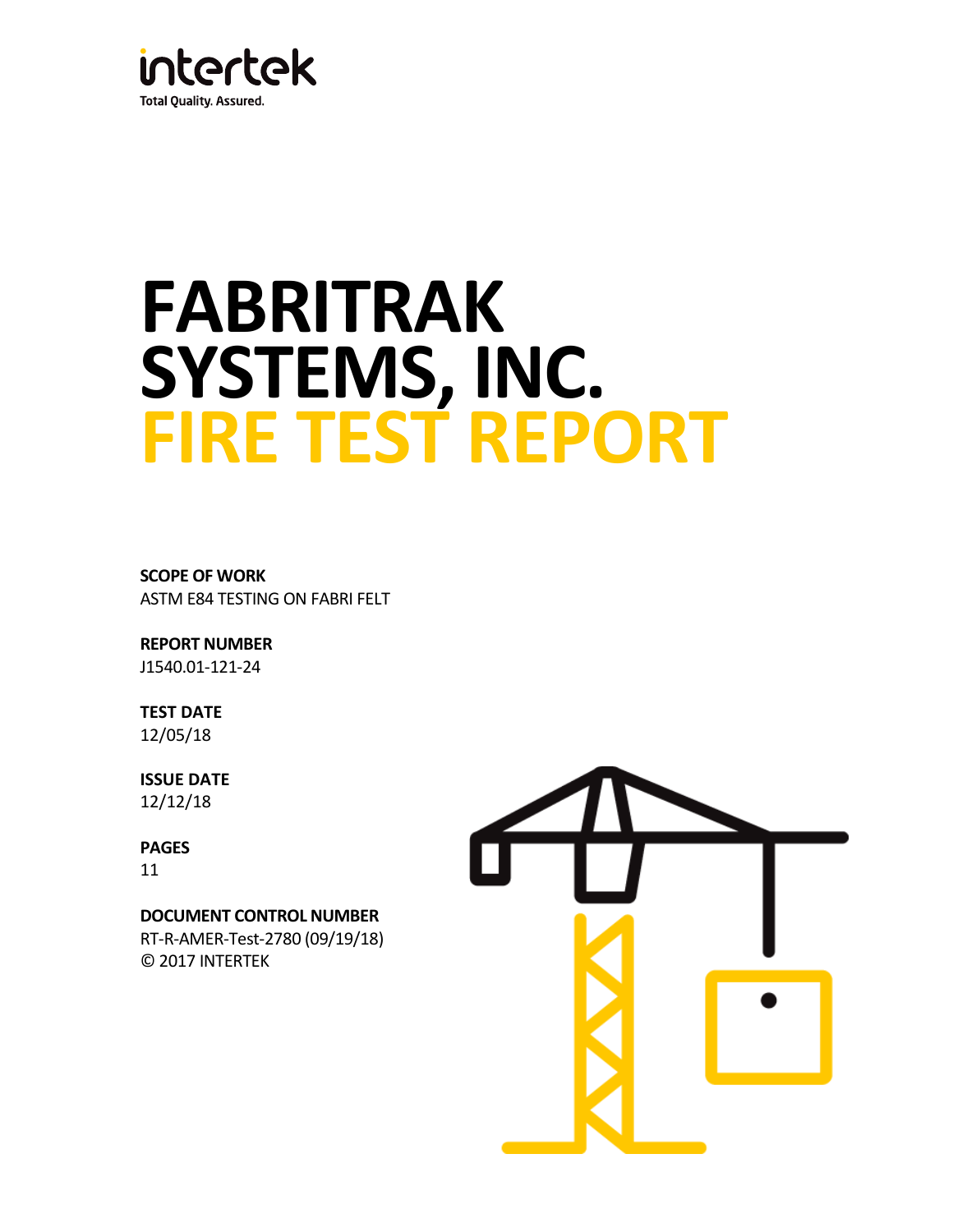

130 Derry Court York, Pennsylvania 17406

Telephone: 717-764-7700 Facsimile: 717-764-4129 [www.intertek.com/building](http://www.intertek.com/building) 

# **TEST REPORT FOR FABRITRAK SYSTEMS, INC.**

Report No.: J1540.01-121-24 Date: 12/12/18

#### **REPORT ISSUED TO**

**FABRITRAK SYSTEMS, INC.** 111 West Park Drive Mt. Laurel, New Jersey 08054

## **SECTION 1**

**SCOPE**

Intertek Building & Construction (B&C) was contracted by FabriTrak Systems, Inc., Mt. Laurel, New Jersey, to evaluate the flame spread and smoke developed properties of Fabri Felt. Testing was conducted at the Intertek B&C test facility in York, Pennsylvania. Results obtained are tested values and were secured by using the designated test method(s). A summary of test results and the complete graphical test data is reported herein.

This report does not constitute performance certification of this product nor an opinion or endorsement by this laboratory. Intertek B&C will service this report for the entire test record retention period. The test record retention period ends four years after the test date. Test records, such as detailed drawings, datasheets, representative samples of test specimens, or other pertinent project documentation, will be retained for the entire test record retention period.

## **SECTION 2**

## **SUMMARY OF TEST RESULTS**

**Specimen I.D.:** Fabri Felt by FabriTrak Systems, Inc.

## **ASTM E84 Test Results**

|    | <b>SMOKE DEVELOPED INDEX</b> |
|----|------------------------------|
| 65 |                              |

\*See Section 8 for additional information and commentary

# For INTERTEK B&C:



This report is for the exclusive use of Intertek's Client and is provided pursuant to the agreement between Intertek and its Client. Intertek's responsibility and liability are limited to the terms and conditions of the agreement. Intertek assumes no liability to any party, other than to the Client in accordance with the agreement, for any loss, expense or damage occasioned by the use of this report. Only the Client is authorized to permit copying or distribution of this report and then only in its entirety. Any use of the Intertek name or one of its marks for the sale or advertisement of the tested material, product or service must first be approved in writing by Intertek. The observations and test results in this report are relevant only to the sample(s) tested. This report by itself does not imply that the material, product, or service is or has ever been under an Intertek certification program.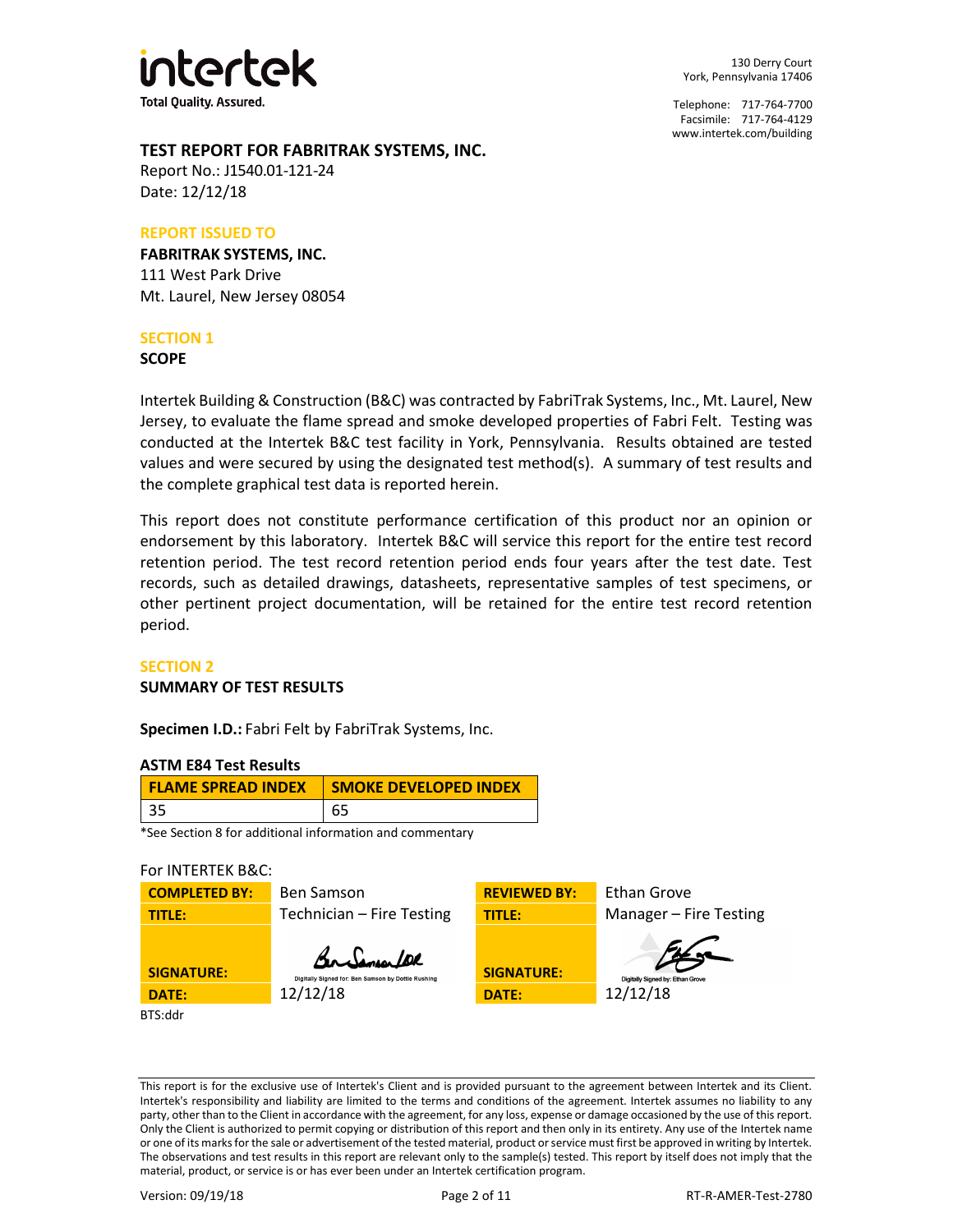

# **TEST REPORT FOR FABRITRAK SYSTEMS, INC.**

Report No.: J1540.01-121-24 Date: 12/12/18

# **SECTION 3**

## **TEST METHOD**

The specimens were evaluated in accordance with the following:

**ASTM E84-18b**, *Standard Test Method for Surface Burning Characteristics of Building Materials* 

#### **SECTION 4**

## **MATERIAL SOURCE/INSTALLATION**

The test specimen was submitted to Intertek directly from the client. Samples were not independently selected for testing. Intertek has not verified the composition, manufacturing techniques or quality assurance procedures. The specimens, identified as Fabri Felt by FabriTrak Systems, Inc., were received in good order.

#### **SECTION 5**

#### **LIST OF OBSERVERS**

| <b>NAME</b>    | <b>COMPANY</b> |
|----------------|----------------|
| Ben Samson     | Intertek B&C   |
| Josh Dausinger | Intertek B&C   |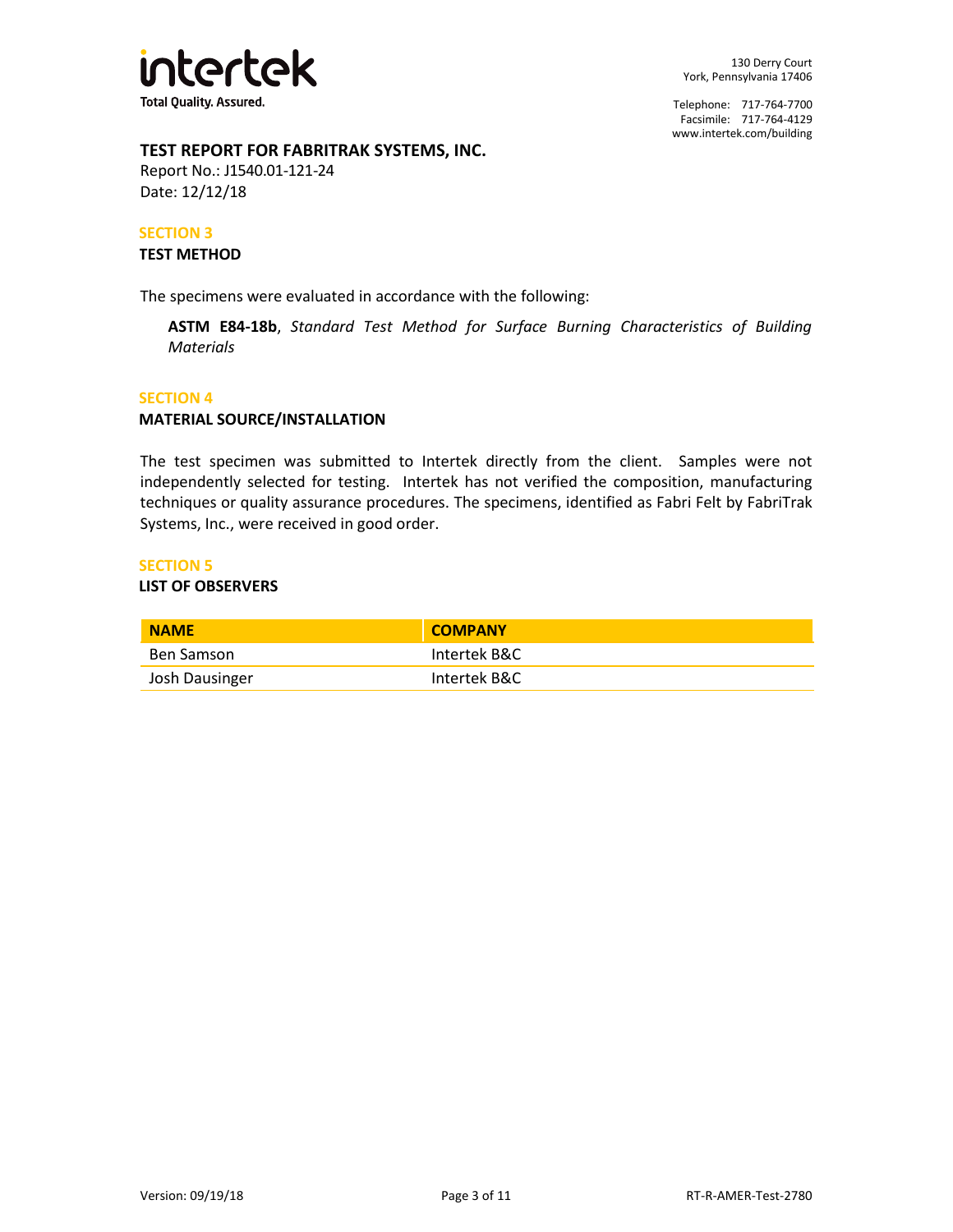

# **TEST REPORT FOR FABRITRAK SYSTEMS, INC.**

Report No.: J1540.01-121-24 Date: 12/12/18

# **SECTION 6**

# **TEST PROCEDURE**

This report describes the results of testing conducted in accordance with ASTM E84-18b; Standard Test Method for Surface Burning Characteristics of Building Materials. The test method is for comparative surface burning behavior of building materials by determining a flame spread index (FSI) and a smoke developed index (SDI). This test is generally applicable to exposed surfaces, such as finish materials for ceilings or walls, provided that the material or assembly of materials, by its own structural quality or the manner in which it is tested and intended for use, is capable of supporting itself in position or being supported during the test period.

*"The use of supporting materials on the underside of the test specimen may lower the flame spread index from that which might be obtained if the specimen could be tested without such support. This method may not be appropriate for obtaining comparative surface burning behavior of some cellular plastic materials. Testing of materials that melt, drip, or delaminate to such a degree that the continuity of the flame front is destroyed, results in low flame spread*  indices that do not relate directly to indices obtained by testing materials that *remain in place." –* ASTM E84-18b Section 1.3

The purpose of the method is to determine the relative burning behaviour of the material by observing the flame spread along the specimen. Flame spread and smoke density developed are reported, however, there is not necessarily a relationship between these two measurements.

It is the expressed intent of the test method to provide only comparative measurements of surface flame spread and smoke density of the tested material against measurements for select grade red oak flooring and fiber-cement board when tested under specific fire exposure conditions. The test method exposes a nominal 24-ft (7.32-m) long by 20-in. (508-mm) wide test specimen to a controlled air flow and flaming fire exposure adjusted to produce a specific flame spread distance vs time calibration using select grade red oak flooring.

The test method does not provide information regarding heat transmission through the tested surface, the effect of aggravated flame spread behavior resulting from the proximity of combustible walls and ceilings, or the classification or definition of materials as noncombustible using flame spread index alone.

*This standard should be used to measure and describe the properties of materials, products, or assemblies in response to heat and flame under controlled laboratory conditions and should not be used to describe or appraise the fire hazard or fire risk of materials, products, or assemblies under actual fire conditions. However, results of this test may be used as elements of a fire risk assessment which takes into account all of the factors which are pertinent to an assessment of the fire hazard of a particular end use.* 

There were no deviations from the requirements prescribed in ASTM E84.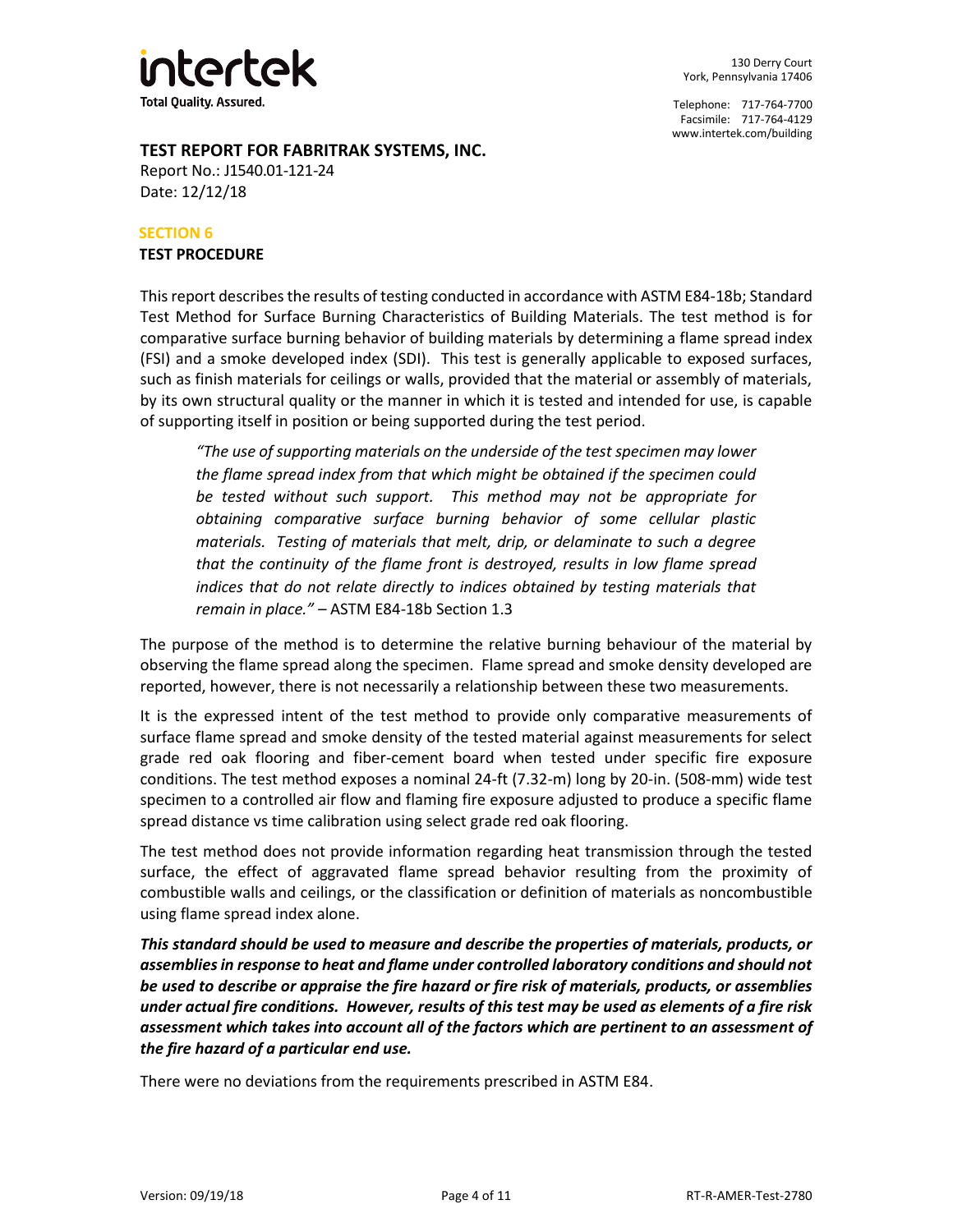

# **TEST REPORT FOR FABRITRAK SYSTEMS, INC.**

Report No.: J1540.01-121-24 Date: 12/12/18

## **SECTION 7**

#### **TEST SPECIMEN DESCRIPTION**

| <b>MANUFACTURER*</b>                          | FabriTrak Systems, Inc.                                                                                                     |  |
|-----------------------------------------------|-----------------------------------------------------------------------------------------------------------------------------|--|
| <b>PRODUCT TYPE*</b>                          | Fabric                                                                                                                      |  |
| SERIES/MODEL*                                 | Fabri Felt                                                                                                                  |  |
| <b>COMPOSITION*</b>                           | 100% wool                                                                                                                   |  |
| <b>CONDITIONING TIME</b>                      | $72 + hr.$                                                                                                                  |  |
| <b>SPECIMEN SIZE</b>                          | 24 in. wide x 96 in. long                                                                                                   |  |
| <b>THICKNESS</b>                              | $1/16$ in.                                                                                                                  |  |
| <b>SPECIMEN SECTIONS</b>                      | 5                                                                                                                           |  |
| <b>TOTAL WEIGHT</b>                           | $6.2$ lbs.                                                                                                                  |  |
| <b>COLOR</b>                                  | Gray                                                                                                                        |  |
| <b>SIDE TO FLAME*</b>                         | Client specified material was bilateral                                                                                     |  |
| <b>SUPPORT USED*</b>                          | 1/4 in. diameter steel rods spaced every 24 in. on center and 20<br>gauge, 2-in. (51-mm) hexagonal galvanized steel netting |  |
| <b>MOUNTING METHOD</b>                        | ASTM E84-18b Annexes A4.5, A4.6, A4.8 and A4.8.1                                                                            |  |
| <b>SUBSTRATE USED*</b>                        | No substrate was utilized                                                                                                   |  |
| <b>NOTES/ADDITIONAL</b><br><b>SAMPLE INFO</b> | N/A                                                                                                                         |  |
| <b>CEMENT BOARD</b>                           | 1/4 in. thick fiber cement board was placed on top of the sample.                                                           |  |

\*From the client's material description and/or instructions

**Note:** Specimens were conditioned as per the requirements of Section 6.4 of ASTM E84-18b*.*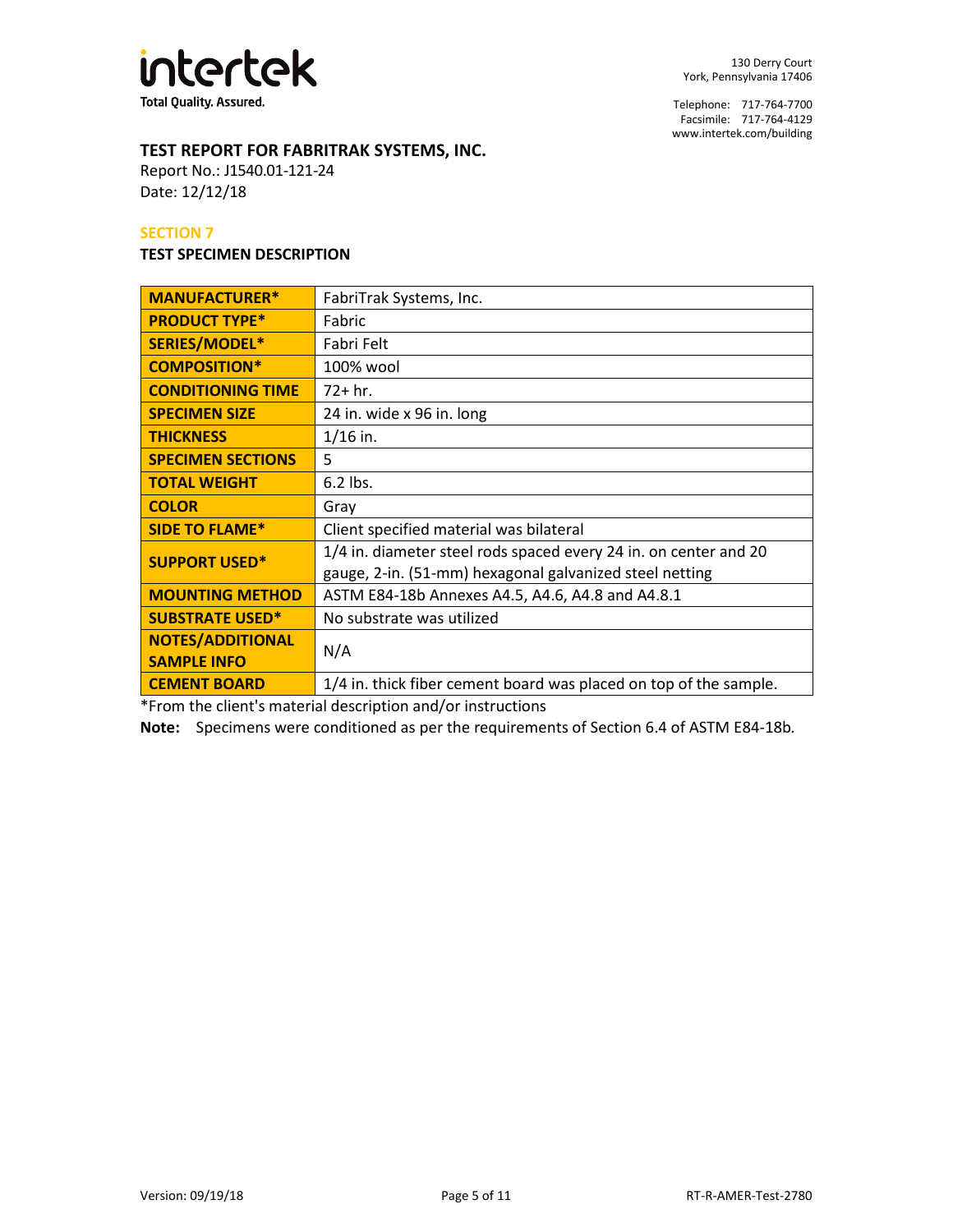

# **TEST REPORT FOR FABRITRAK SYSTEMS, INC.**

Report No.: J1540.01-121-24 Date: 12/12/18

# **SECTION 8**

**TEST RESULTS**

| <b>TEST RESULTS</b>           |                   |
|-------------------------------|-------------------|
| <b>Test Date</b>              | 12/05/18          |
| Test Operator                 | <b>Ben Samson</b> |
| Flame Spread Index (FSI)      | 35                |
| Smoke Developed Index (SDI)   | 65                |
| Red Oak Calibration (% * Min) | 98.84             |

| <b>TEST DATA</b>          |        |
|---------------------------|--------|
| FSI (unrounded)           | 33.9   |
| SDI (unrounded)           | 65.9   |
| FS * Time Area (Ft * Min) | 65.9   |
| Smoke Area (% * Min)      | 65.1   |
| Fuel Area (°F * Min)      | 4377.5 |

| <b>TEST OBSERVATIONS</b>       |                  |  |
|--------------------------------|------------------|--|
| Ignition Time                  | 00:14 (Min:Sec)  |  |
| Max Flame Front Advance        | 6.9 Feet         |  |
| Time to Max Flame Front        | 00:36 (Min:Sec)  |  |
| Max Temp At Exposed T/C        | $516.2^{\circ}F$ |  |
| Time To Max Temp               | 09:58 (Min:Sec)  |  |
| Dripping Observed              | None             |  |
| Flaming On Floor Observed      | 00:28 (Min:Sec)  |  |
| After Flame Top Observed       | None             |  |
| After Flame Floor Observed     | None             |  |
| Sagging Observed               | None             |  |
| <b>Delamination Observed</b>   | None             |  |
| Shrinkage Observed             | None             |  |
| <b>Fallout Observed</b>        | None             |  |
| <b>Cracking Observed</b>       | None             |  |
| <b>Additional Observations</b> | None             |  |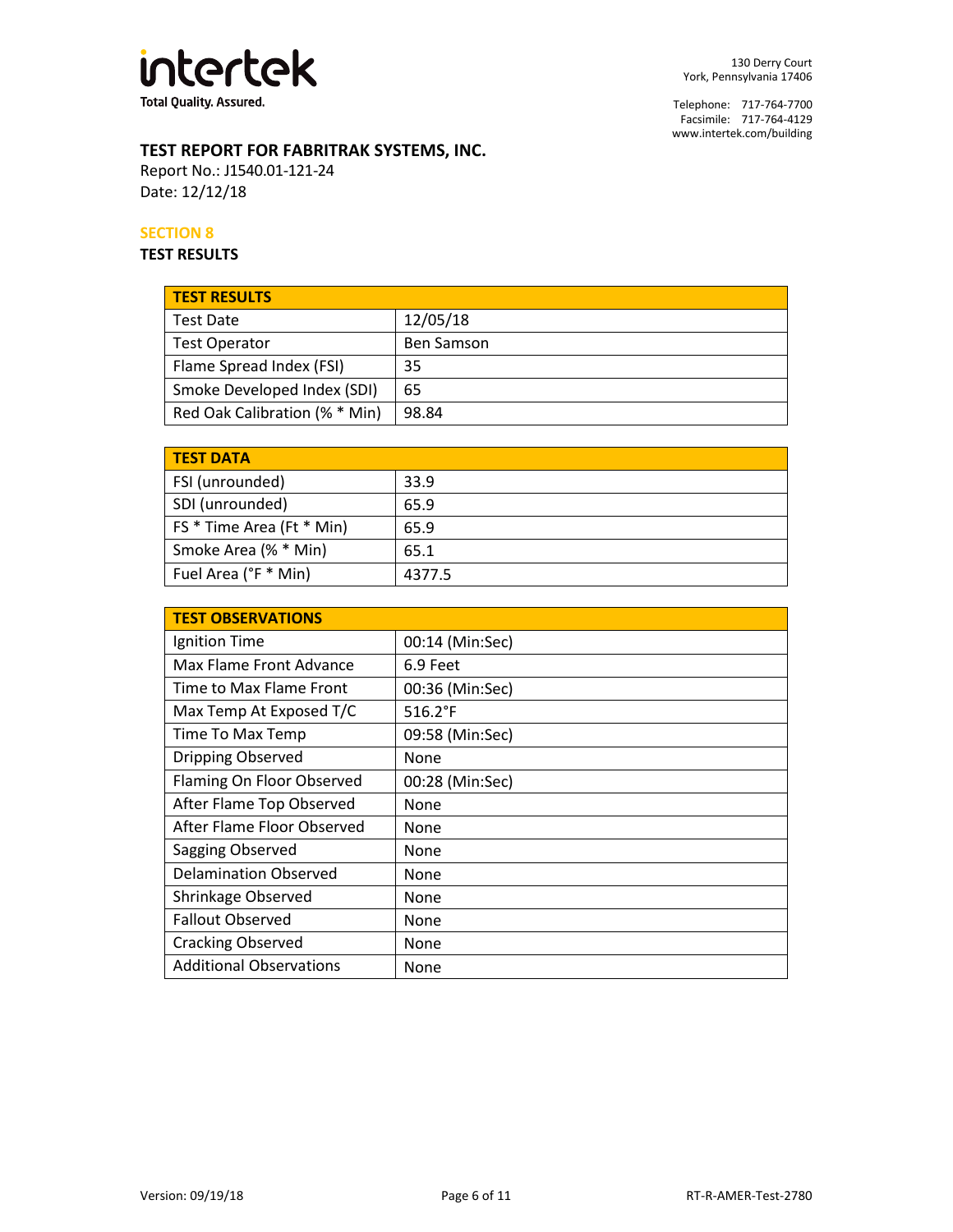

# **TEST REPORT FOR FABRITRAK SYSTEMS, INC.**

Report No.: J1540.01-121-24 Date: 12/12/18

# **SECTION 8 (Continued)**

**TEST RESULTS** 

# **COMMENTARY ON CLASSIFICATION**

Neither ASTM E84 nor UL 723 include classification criteria for the results obtained from testing. The International Building Code® (IBC), NFPA 101: Life Safety Code® (NFPA 101), and NFPA 5000: Building Construction and Safety Code® (NFPA 5000) all describe a set of classification criteria required for interior wall and ceiling finish materials based on Flame Spread Index and Smoke Developed Index when tested in accordance with ASTM E84 or UL 723. The classification criteria for all three model codes is the same:

| <b>Class</b> | <b>Flame Spread Index</b> | <b>Smoke Developed Index</b> |
|--------------|---------------------------|------------------------------|
|              | $0 - 25$                  | $0 - 450$                    |
|              | 26-75                     | $0 - 450$                    |
|              | 76-200                    | 0-450                        |

Note that classification under this scheme for interior wall and ceiling finishes does not strictly apply to all products or materials tested in accordance with ASTM E84 or UL 723 because not all products or materials are recommended or suitable for use as interior wall or ceiling finish materials in buildings, regardless of the surface burning characteristics. Consult with the product manufacturer and the local authority having jurisdiction (AHJ) regarding specific applications of a given product or material.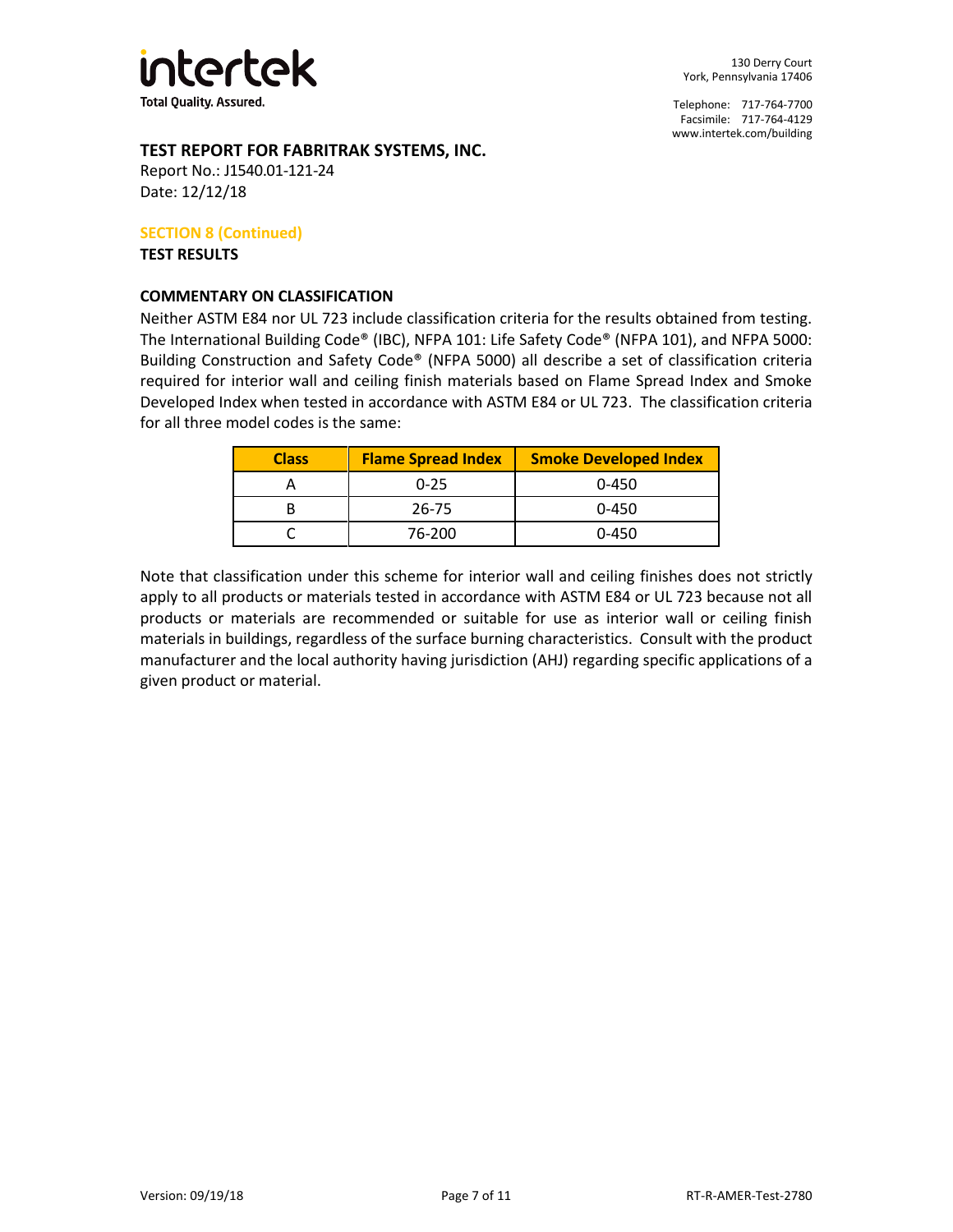

**TEST REPORT FOR FABRITRAK SYSTEMS, INC.**

Report No.: J1540.01-121-24 Date: 12/12/18

**SECTION 9**

**PHOTOGRAPHS**



Telephone: 717-764-7700 Facsimile: 717-764-4129 [www.intertek.com/building](http://www.intertek.com/building) 



**Photo No. 1 Exposed Surface of the Test Specimen (Pre-test)** 



**Photo No. 2 Unexposed Surface of the Test Specimen (Pre-test)**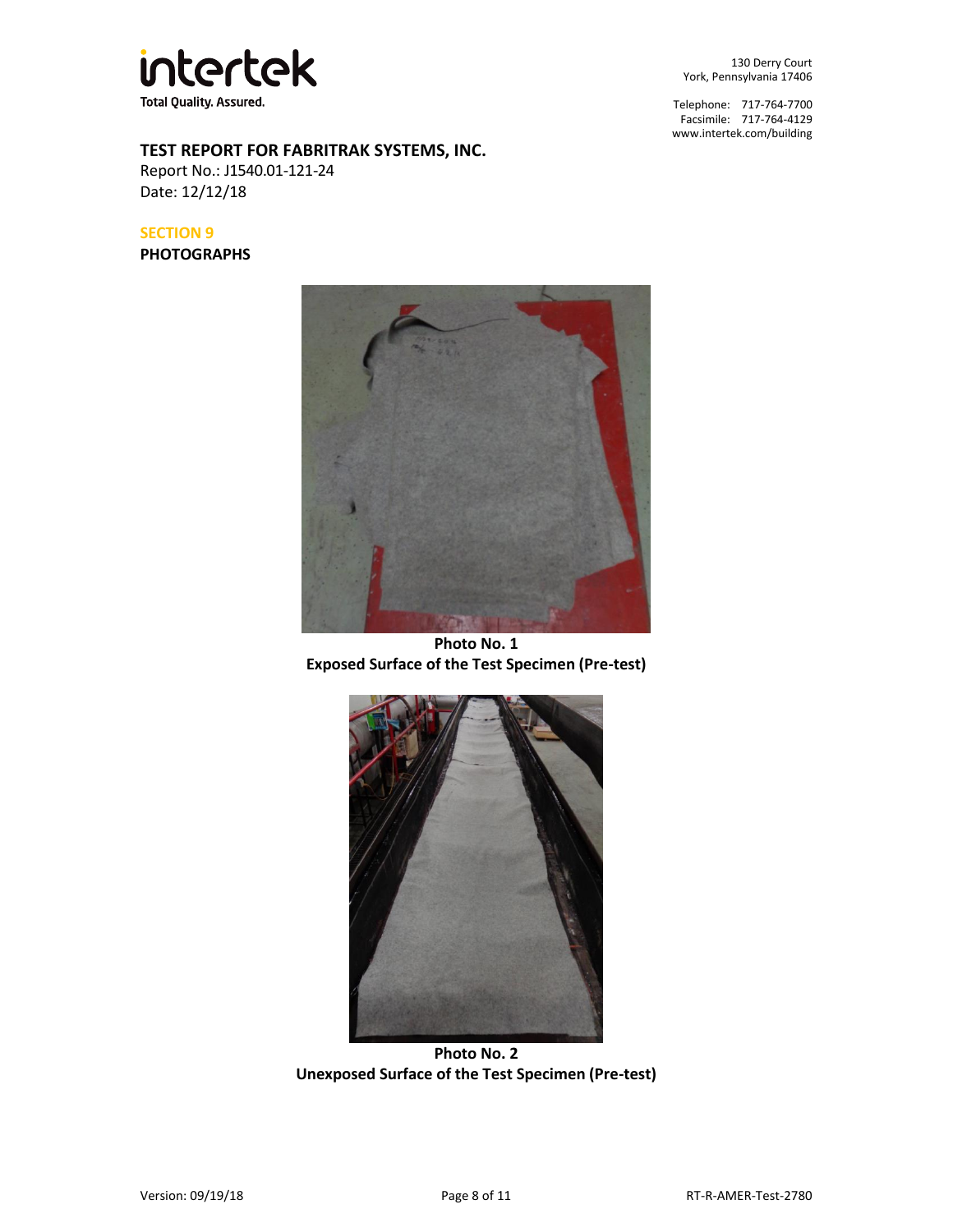

**TEST REPORT FOR FABRITRAK SYSTEMS, INC.**

Report No.: J1540.01-121-24 Date: 12/12/18

**SECTION 9 (Continued)** 

**PHOTOGRAPHS**



Telephone: 717-764-7700 Facsimile: 717-764-4129 [www.intertek.com/building](http://www.intertek.com/building) 



**Photo No. 3 Unexposed Surface of the Test Specimen (Post-test)** 



**Photo No. 4 Exposed Surface of the Test Specimen (Post-test)**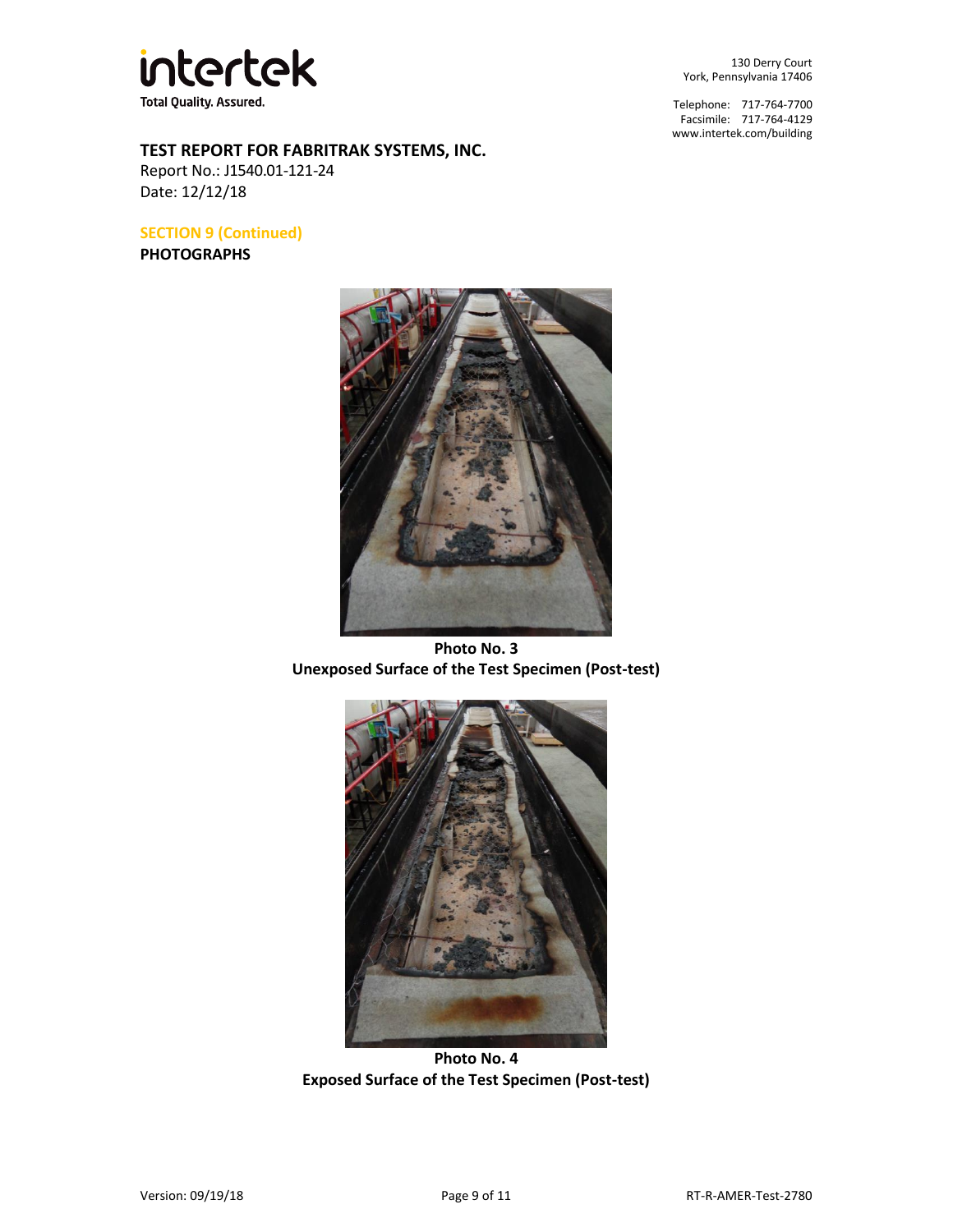

# **TEST REPORT FOR FABRITRAK SYSTEMS, INC.**

Report No.: J1540.01-121-24 Date: 12/12/18

# **SECTION 10**

#### **GRAPHS**